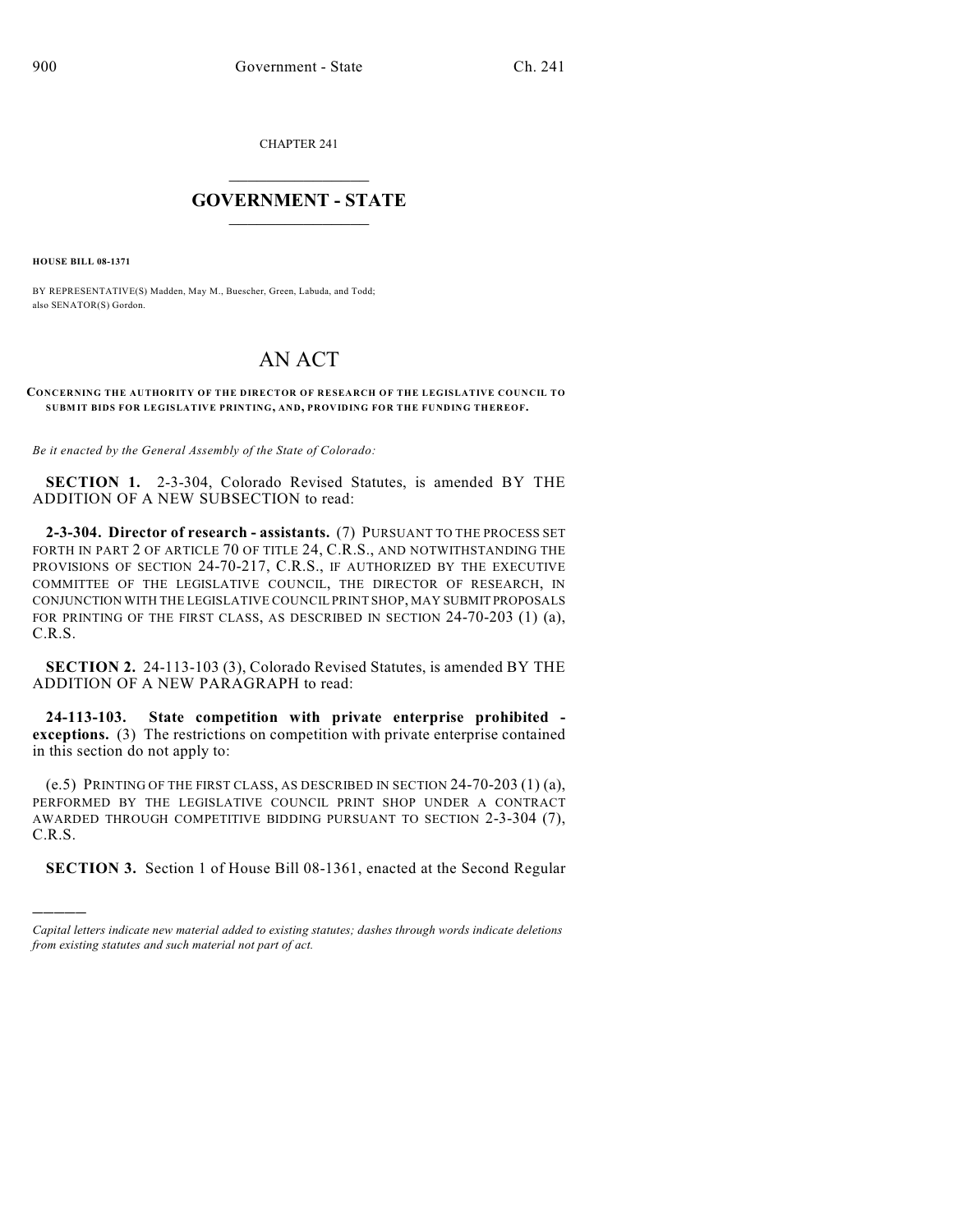Session of the Sixty-sixth General Assembly, is amended to read:

Section 1. **Appropriation.** In addition to any other appropriation, there is hereby appropriated, to the legislative department of the state of Colorado, the sum of thirty-three million one hundred eighty-eight thousand nine hundred fifty-eight dollars (\$33,188,958), or so much thereof as may be necessary, of which amount thirty-two million two hundred eleven thousand nine hundred twenty-eight dollars (\$32,211,928) shall be out of any moneys in the general fund not otherwise appropriated, one hundred seventy-seven thousand thirty dollars (\$177,030) shall be from cash funds, and eight hundred thousand dollars (\$800,000) shall be from reappropriated funds, for payment of the expenses of the legislative department for the fiscal year beginning July 1, 2008, to be allocated as follows:

| House of representatives and senate                         | $$12,992,311$ $^{1/2}$<br>$$12,970,487$ $^{1/2}$<br>$(76.75$ FTE) |
|-------------------------------------------------------------|-------------------------------------------------------------------|
| State auditor                                               | 7,902,919 <sup>2/</sup><br>$(73.0$ FTE)                           |
| Joint budget committee                                      | 1,492,526<br>$(16.0$ FTE)                                         |
| Legislative council                                         | <del>5,077,695</del><br>5,099,519<br>$(55.2$ FTE)                 |
| Committee on legal services                                 | $5,240,064$ <sup>3/</sup><br>$(56.1$ FTE)                         |
| PERA Amortization Equalization Disbursement                 | 332,921                                                           |
| PERA Supplemental Amortization Equalization<br>Disbursement | 150,522                                                           |
| Total legislative department                                | \$33,188,958                                                      |

- <sup>1</sup> Of this amount, \$90,000 is appropriated out of cash funds generated by the sale of bill boxes and legislative directories, \$3,816 is appropriated out of cash funds in the methamphetamine abuse prevention, intervention, and treatment cash fund created in section 18-18.5-105 (1) (a), Colorado Revised Statutes, and \$12,898,495 \$12,876,671 is appropriated out of the general fund.
- $2^{2}$  Of this amount, \$7,019,705 is appropriated out of the general fund, \$800,000 is appropriated out of reappropriated funds received from various departments for audits, and \$83,214 is appropriated out of cash funds received pursuant to section 2-3-113 (7), Colorado Revised Statutes.
- $3<sup>1</sup>$  In addition, it is anticipated that, during the 2008-09 fiscal year, the tax levy on civil actions provided for in section 2-5-119, Colorado Revised Statutes, will return approximately \$330,000 to the general fund to offset expenses of the revision of statutes by the office of legislative legal services.